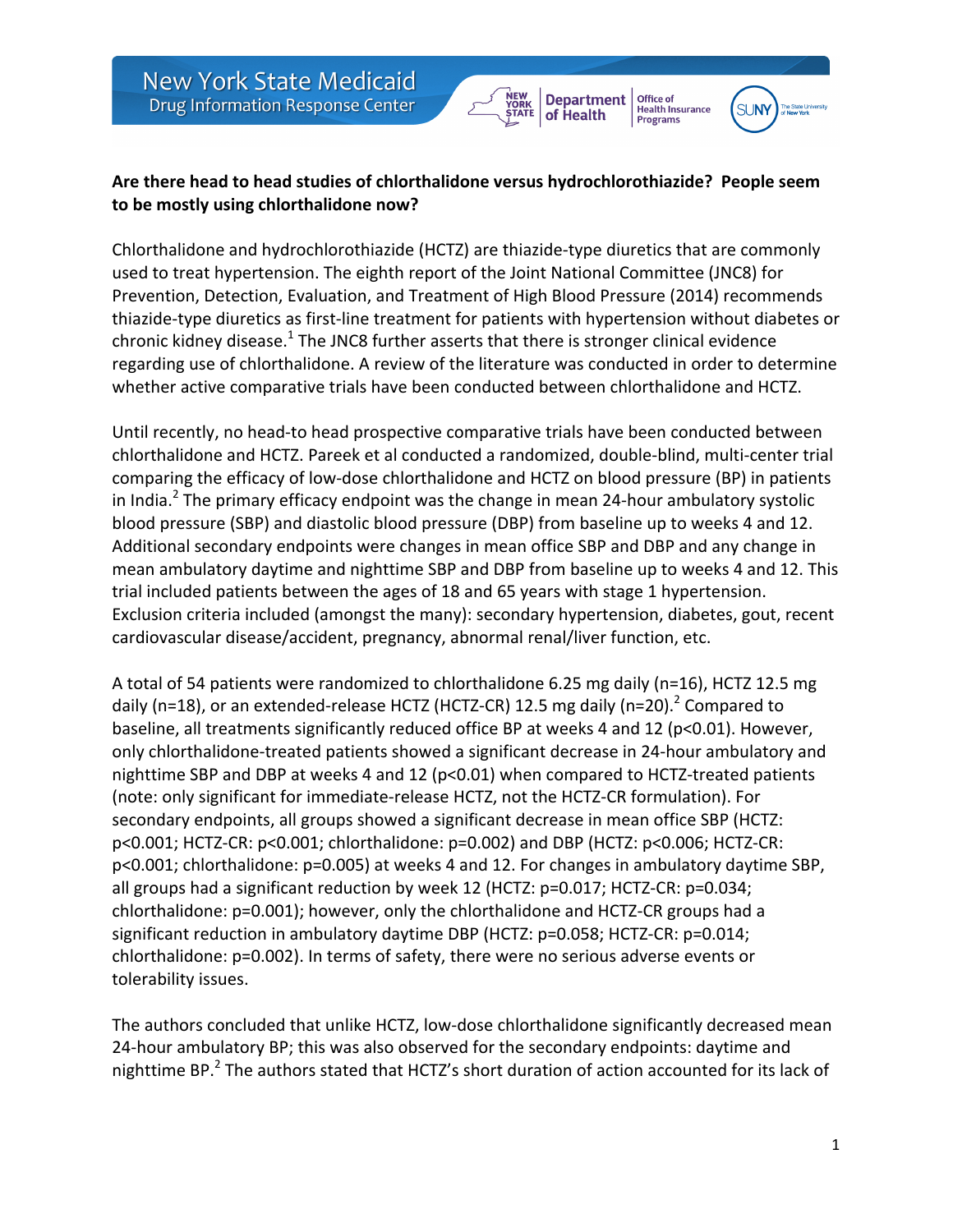

Office of



effect on mean 24-hour ambulatory BP values. Limitations of the study included its small sample size, lack of external validity (only conduced in India), and its retrospective design.

In a retrospective, observational cohort study, Dhalla et al compared the effectiveness and safety of chlorthalidone versus HCTZ for treatment of hypertension in older adults in Canada.<sup>3</sup> The primary endpoint was a composite of death or hospitalization for heart failure (HF), stroke, or myocardial infarction (MI). Additional safety outcomes included hospitalization due to hypokalemia or hyponatremia. Patients were included in the study if they were treatment-naïve to chlorthalidone or HCTZ, aged ≥66 years, and had not experienced hospitalization due to HF, stroke, or MI in the past year. Using propensity score matching, each patient who received chlorthalidone was matched to 2 HCTZ patients based on age at index date, sex, and several other factors. Data were extracted from several Canadian healthcare databases and patients were followed for up to 5 years.

A total of 29,873 were included in the study.<sup>3</sup> The primary outcome occurred in 510 chlorthalidone-treated patients (3.2 events per 100 person-years of follow-up) and 1,265 HCTZtreated patients (3.4 events per 100 person-years of follow-up). After adjustment for baseline differences, patients treated with chlorthalidone were not at a lower risk of experiencing the primary outcome (adjusted hazard ratio  $(HR)$ =0.93, 95% confidence interval  $(Cl)$ , 0.81 – 1.06). In terms of safety compared to HCTZ, chlorthalidone-treated patients experienced more hospitalizations due to hyponatremia (adjusted HR=1.68, 95% CI, 1.24 – 2.28) and hypokalemia (adjusted HR=3.06, 95% CI, 2.04 - 4.58).

The authors concluded that there was no difference between chlorthalidone and HCTZ in terms of preventing stroke, MI, HF, or death in older adults with hypertension.<sup>3</sup> Patients treated with chlorthalidone were also more likely to experience hospitalization due to hypokalemia or hyponatremia. Limitations of the study include its design, as there is the possibility that the groups differed in terms of characteristics that were not accounted for. Also, the study only included older patients, so the results may not apply to a younger patient population.

Another retrospective study was conducted in order to compare the effectiveness of chlorthalidone compared to HCTZ in a cohort of Veterans.<sup>4</sup> Primary outcomes included the persistence of thiazide use for up to 1 year (i.e., pattern of refills did not have significant interruptions), adequate response to the thiazide diuretic (i.e., patient did not start a new antihypertensive within 1-year of initiating the thiazide), and a composite outcome of persistence and adequate response. Patients were naïve to thiazide diuretic treatment and could not have transferred into VA care during the study period. Data were extracted from the United States National Veterans Administration pharmacy data from 2003 – 2008.

A total of 126,808 patients were included in the study.<sup>4</sup> For the primary outcomes, persistence of use was lower in chlorthalidone-treated patients compared to HCTZ-treated patients (62.0%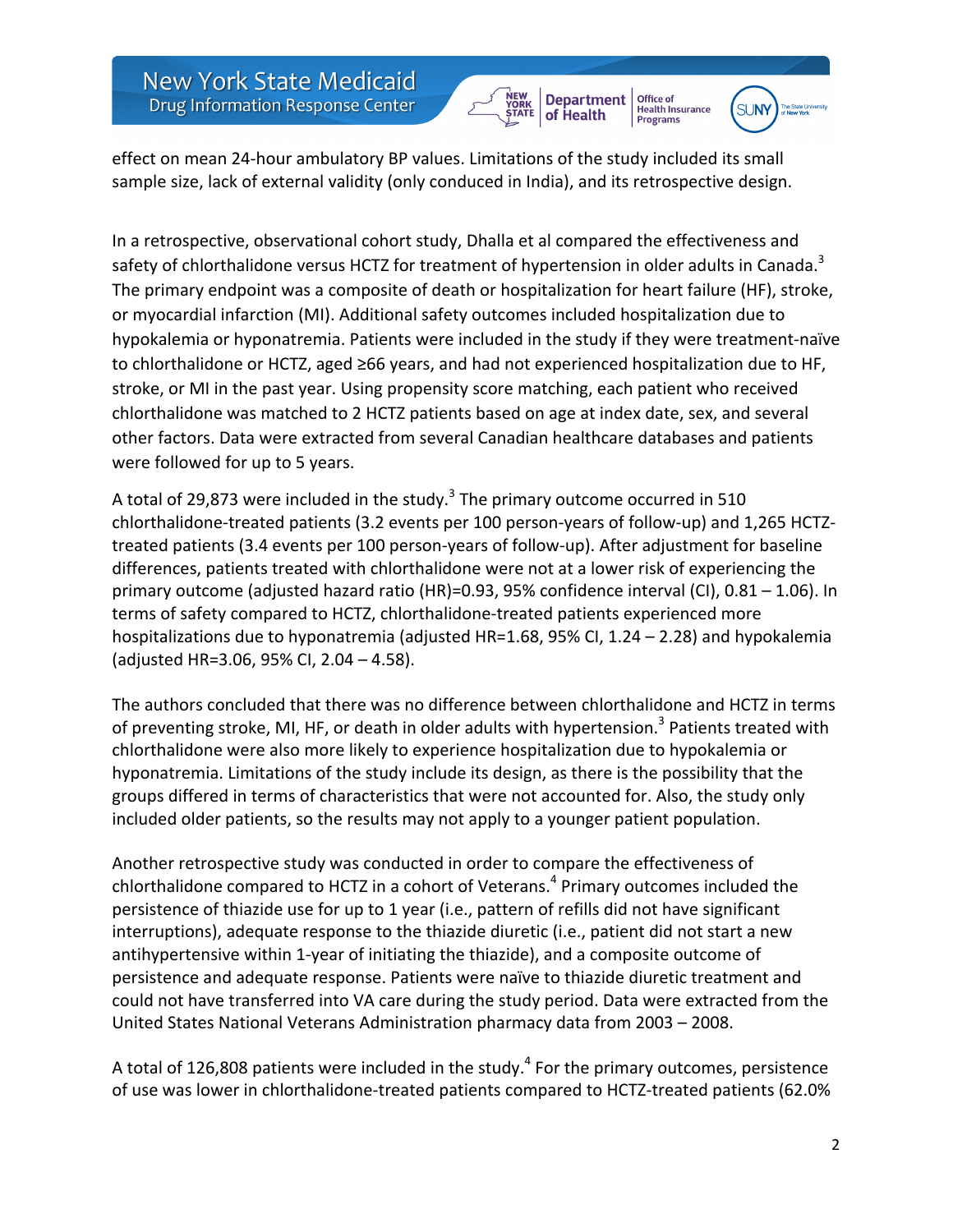



and 72.0%, respectively; p<0.001). However, more patients using HCTZ needed additional antihypertensive treatment versus chlorthalidone  $(76.4%$  and  $70.1%$ , respectively;  $p<0.001$ ). The composite outcome favored HCTZ-treated patients when compared to chlorthalidone (50.7% and 47.4%, respectively; p=0.002). The results remained unchanged after multivariable logistic regression.

The authors concluded that chlorthalidone may have greater efficacy than HCTZ for those patients that remain persistent to treatment.<sup>4</sup> Potential reasons for lower persistence included better tolerability of HCTZ and use of low-doses of HCTZ (fewer side effects) than the more potent chlorthalidone. Limitations of the study include its retrospective design and that the study did not examine BP measurements or other cardiovascular outcomes. Lastly, given the patient population, enrolled patients were mostly male precluding application of the result to female patients with hypertension.

In addition to these reviewed studies, several meta-analyses were identified which indirectly compared chlorthalidone to HCTZ. $5-7$  See Table 1 below for a summary of the studies.